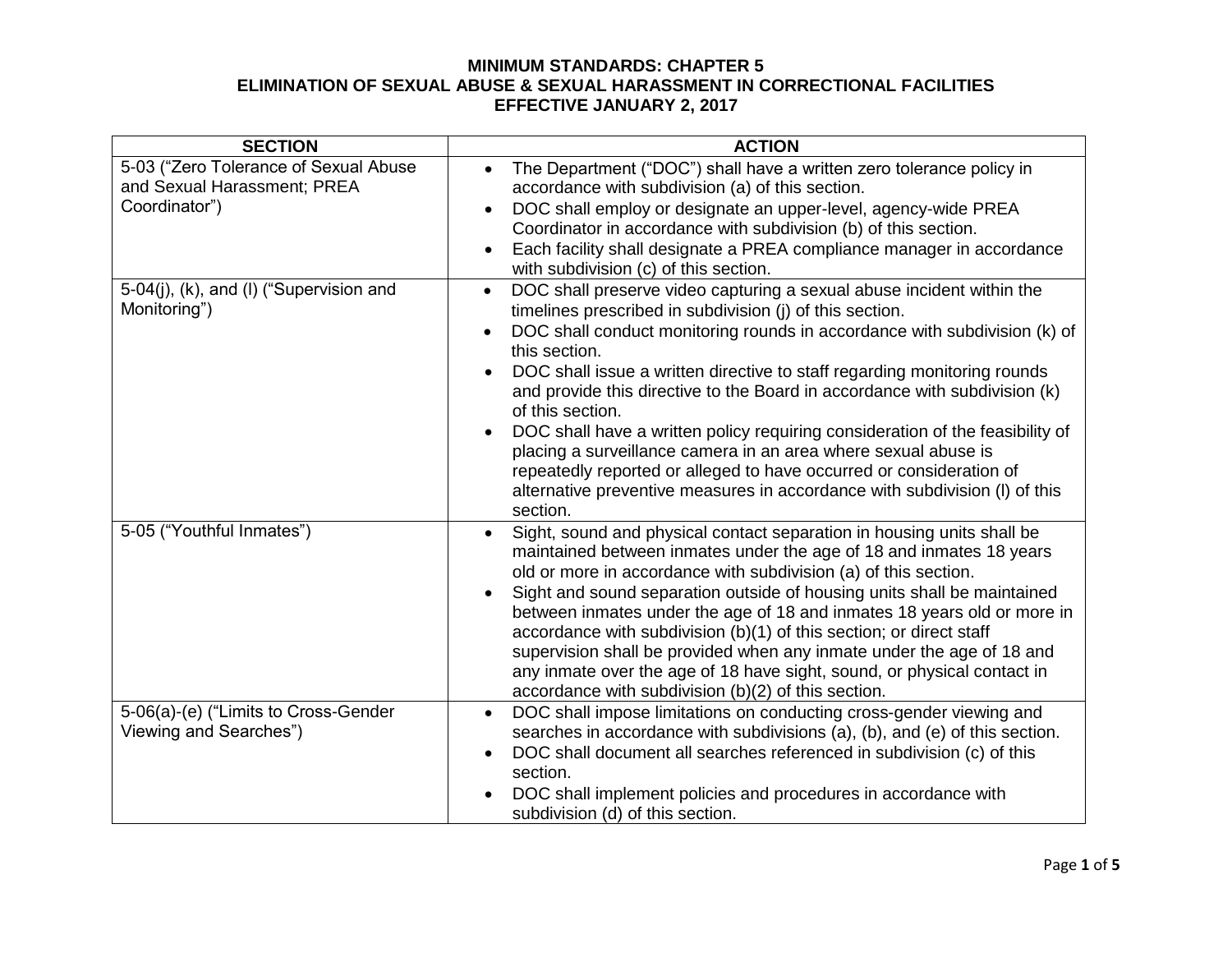| <b>SECTION</b>                                                                              | <b>ACTION</b>                                                                                                                                                                                                                                                                                                                                                                                                                                                                                                                                                                                  |
|---------------------------------------------------------------------------------------------|------------------------------------------------------------------------------------------------------------------------------------------------------------------------------------------------------------------------------------------------------------------------------------------------------------------------------------------------------------------------------------------------------------------------------------------------------------------------------------------------------------------------------------------------------------------------------------------------|
| 5-07 ("Inmates with Disabilities and<br>Inmates Who Are Limited English<br>Proficient")     | DOC shall take the steps specified in subdivisions (a), (b) and (c) of this<br>section to ensure that inmates with disabilities have an equal opportunity<br>to participate in or benefit from all aspects of DOC's efforts to prevent,<br>detect, and respond to sexual abuse and sexual harassment                                                                                                                                                                                                                                                                                           |
| 5-08 ("Hiring and Promotion Decisions")                                                     | DOC shall make hiring and promotion decisions in accordance with the<br>$\bullet$<br>provisions of this section                                                                                                                                                                                                                                                                                                                                                                                                                                                                                |
| 5-09 ("Upgrades to Facilities and<br>Technologies")                                         | DOC shall upgrade facilities and technologies in accordance with the<br>$\bullet$<br>provisions of this section                                                                                                                                                                                                                                                                                                                                                                                                                                                                                |
| 5-10(a), (b), and (c) ("Evidence Protocol<br>and Forensic Medical Examinations")            | DOC shall develop and follow a uniform evidence protocol in accordance<br>$\bullet$<br>with subdivisions (a) and (b) of this section.<br>DOC shall offer all sexual abuse victims access to forensic medical<br>$\bullet$<br>examinations in accordance with subdivision (c) of this section.                                                                                                                                                                                                                                                                                                  |
| 5-11 ("Policies to Ensure Referrals of<br>Allegations for Investigations")                  | DOC shall ensure that an administrative or criminal investigation is<br>$\bullet$<br>completed for all allegations of sexual abuse and sexual harassment in<br>accordance with the provisions of this section (subdivisions (a) and (c)).<br>DOC shall have in place a policy to ensure that allegations of sexual<br>abuse or sexual harassment are referred for investigation in accordance<br>with the provisions of this section (subdivision (b)).<br>DOC shall publish such policy on its website (subdivision (b)).<br>DOC shall document all referrals (subdivision (b)).<br>$\bullet$ |
| 5-17 ("Screening for Risk of Victimization<br>and Abusiveness")                             | All inmates shall be assessed for their risk of being sexually abused by<br>$\bullet$<br>other inmates or sexually abusive toward other inmates in accordance<br>with the provisions of this section.                                                                                                                                                                                                                                                                                                                                                                                          |
| 5-18(a)-(g) ("Use of Screening<br>Information")                                             | DOC shall implement subdivisions (a) through (g) of this section.<br>$\bullet$                                                                                                                                                                                                                                                                                                                                                                                                                                                                                                                 |
| 5-19(a)-(e) ("Protective Custody")<br>5-29(a)-(e) ("Post-Allegation Protective<br>Custody") | DOC shall place in involuntary segregated housing inmates at high risk for<br>$\bullet$<br>sexual victimization or who are alleged to have suffered sexual abuse, in<br>accordance with subdivisions (a)-(e) of $\S$ 5-19 and $\S$ 5-29 by January 2,<br>2017, except DOC shall implement the documentation requirements in<br>subdivisions (b) and (d) of $\S$ 5-19 by the dates specified therein.                                                                                                                                                                                           |
| 5-22 ("Third-Party Reporting")                                                              | DOC shall establish a method to receive third-party reports of sexual<br>$\bullet$<br>abuse and sexual harassment and shall distribute publicly information on                                                                                                                                                                                                                                                                                                                                                                                                                                 |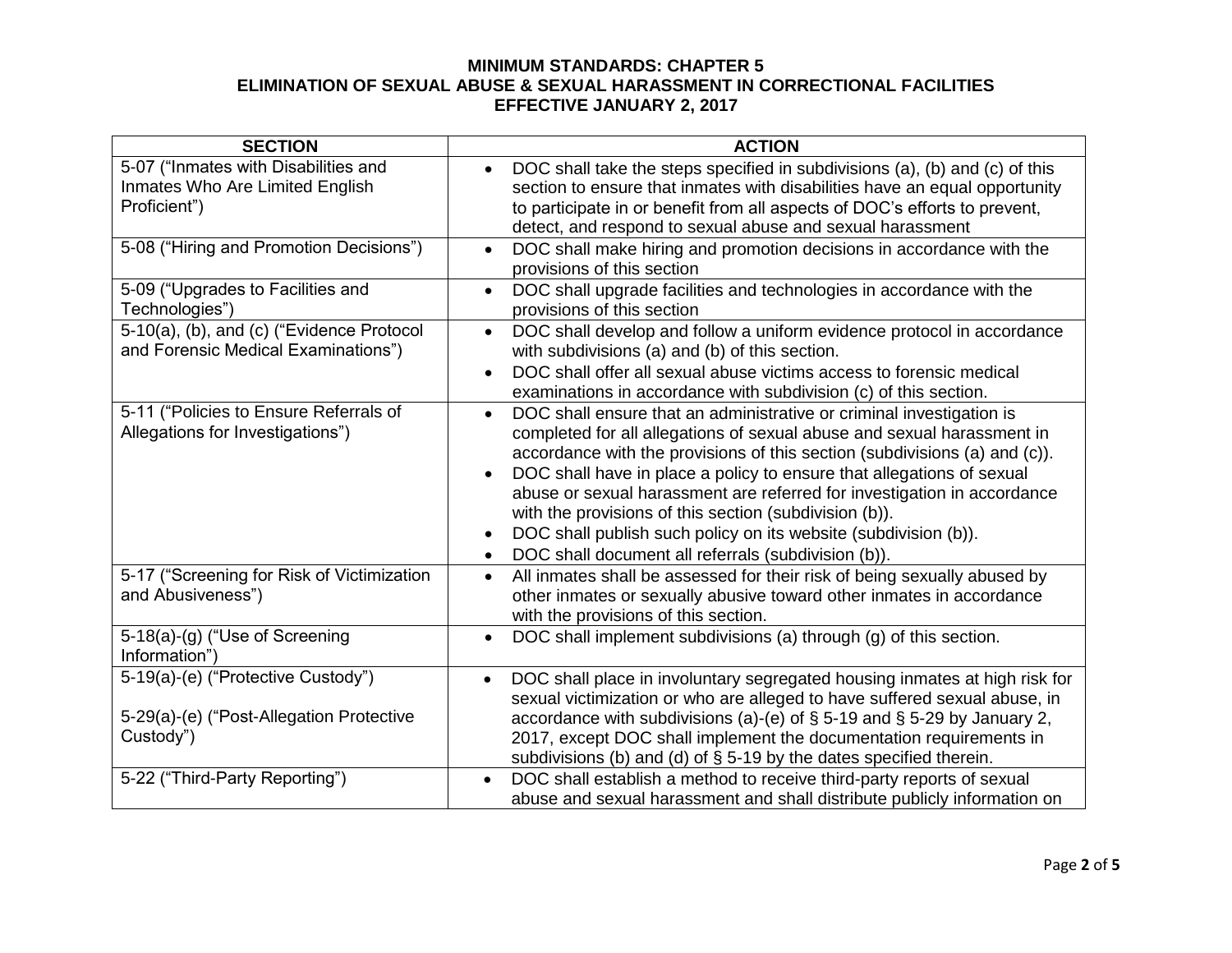| <b>SECTION</b>                                                     | <b>ACTION</b>                                                                                                                                                                                                                                                                                                                                                                 |
|--------------------------------------------------------------------|-------------------------------------------------------------------------------------------------------------------------------------------------------------------------------------------------------------------------------------------------------------------------------------------------------------------------------------------------------------------------------|
|                                                                    | how to report such incidents on behalf of an inmate, including posting such<br>information on its website.                                                                                                                                                                                                                                                                    |
| 5-23 ("Staff and Agency Reporting<br>duties")                      | DOC and CHA shall report incidents of sexual abuse or sexual<br>$\bullet$<br>harassment that occur in a facility, retaliation against inmates or staff who<br>reported such an incident, and any staff neglect or violation of<br>responsibilities that may have contributed to an incident or retaliation, in<br>accordance with the provisions of this section.             |
| 5-24 ("Agency Protection Duties")                                  | When DOC learns that an inmate is subject to a substantial risk of<br>$\bullet$<br>imminent sexual abuse, it shall take immediate action to protect the<br>inmate.                                                                                                                                                                                                            |
| 5-25 ("Reporting to Other Confinement<br>Facilities")              | In accordance with the provisions of this section, facilities receiving an<br>$\bullet$<br>allegation that an inmate was sexually abused while confined at another<br>facility shall notify the facility where the alleged abuse occurred and the<br>facility receiving such notification shall ensure that the allegation is<br>investigated in accordance with these rules. |
| 5-26 ("Staff First Responder Duties")                              | DOC and CHA first responders to an allegation that an inmate was<br>$\bullet$<br>sexually abused shall take action required by this section.                                                                                                                                                                                                                                  |
| 5-28(a), (b), and (e) ("Agency Protection<br>against Retaliation") | DOC shall implement the provisions of subdivisions (a), (b), and (e) of this<br>$\bullet$<br>section.                                                                                                                                                                                                                                                                         |
| 5-30 ("Criminal and Administrative<br>Agency Investigations")      | When DOC conducts its own investigations into allegations of sexual<br>$\bullet$<br>abuse and sexual harassment, it shall do so in accordance with the<br>provisions of this section.                                                                                                                                                                                         |
|                                                                    | DOC shall provide to the Board each closing memorandum within five (5)<br>business days after completing it in accordance with subdivision (r) of this<br>section.                                                                                                                                                                                                            |
|                                                                    | DOC shall issue a written directive to all Investigation Division (ID) staff<br>incorporating the provisions of this section, and provide this directive to the<br>Board (subdivision (t)).                                                                                                                                                                                   |
| 5-31 ("Evidentiary Standard for<br>Administrative Investigations") | DOC shall impose no standard higher than a preponderance of the<br>evidence in determining whether allegations of sexual abuse or sexual<br>harassment are substantiated.                                                                                                                                                                                                     |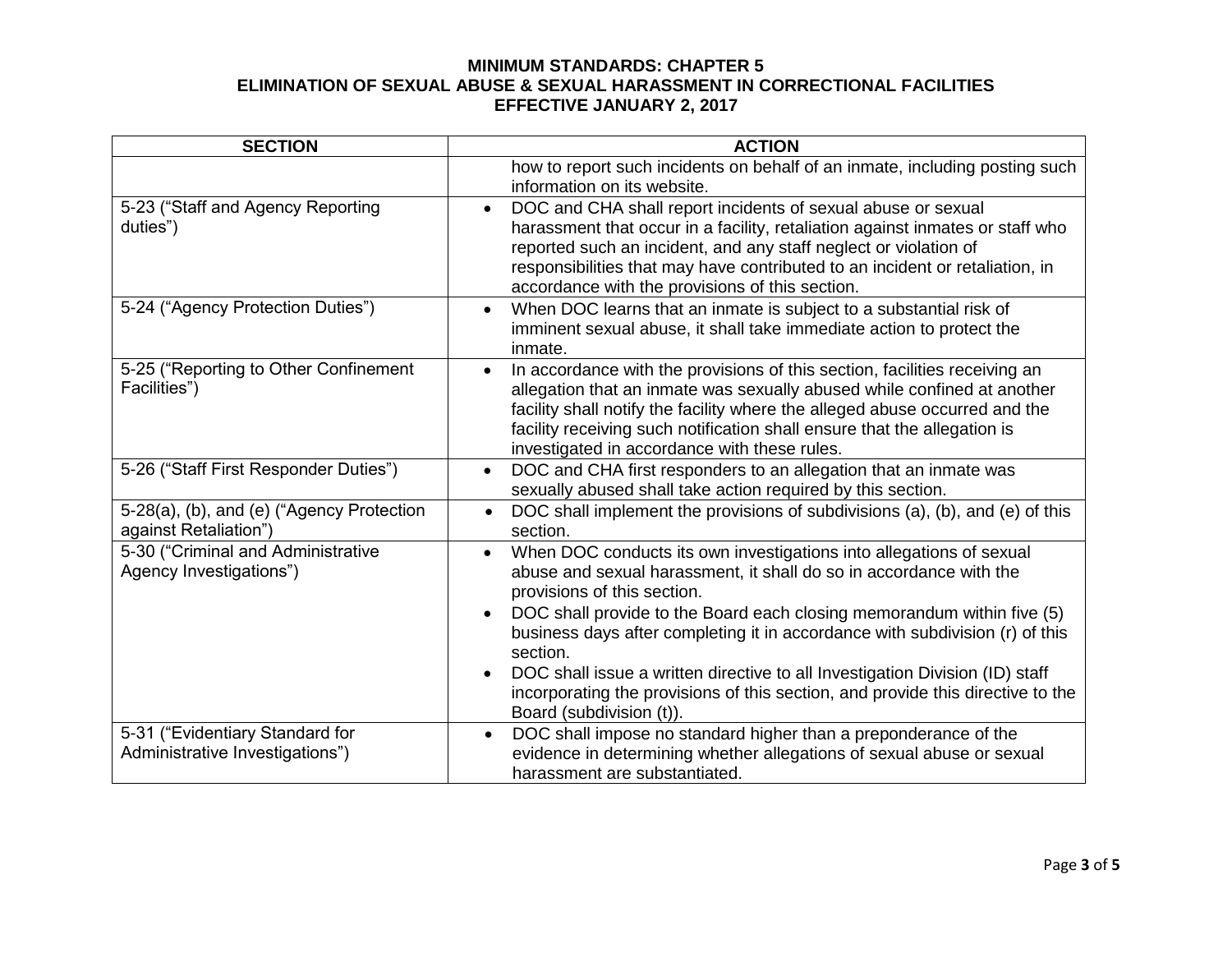| <b>SECTION</b>                                                              | <b>ACTION</b>                                                                                                                                                                                                                                                                                                             |
|-----------------------------------------------------------------------------|---------------------------------------------------------------------------------------------------------------------------------------------------------------------------------------------------------------------------------------------------------------------------------------------------------------------------|
| 5-32 ("Reporting to Inmates")                                               | DOC shall report to inmates about investigations of their allegations of<br>sexual abuse and document such reporting in accordance with the<br>provisions of this section.                                                                                                                                                |
| 5-33 ("Disciplinary Sanctions for Staff")                                   | Disciplinary sanctions for DOC and CHA staff who engage in sexual<br>$\bullet$<br>abuse or otherwise have violated agency sexual abuse or sexual<br>harassment policies shall be in accordance with the provisions of this<br>section.                                                                                    |
| 5-34 ("Corrective Action for Contractors<br>and Volunteers")                | DOC shall take remedial action with respect to contractors and volunteers<br>$\bullet$<br>who engage in sexual abuse of inmates or otherwise violate DOC's sexual<br>abuse or sexual harassment policies in accordance with the provisions of<br>section                                                                  |
| 5-35 ("Disciplinary Sanctions for<br>Inmates")                              | Inmates determined to have engaged in inmate-on-inmate sexual abuse<br>$\bullet$<br>shall be subject to disciplinary sanctions in accordance with the provisions<br>of this section.                                                                                                                                      |
| 5-36 ("Medical and Mental Health<br>Screenings; History of Sexual Abuse")   | DOC shall offer follow-up medical and/or mental health care to inmates<br>$\bullet$<br>who have been identified as prior victims of sexual abuse at a screening<br>pursuant to $\S$ 5-17, in accordance with the provisions of $\S$ 5-36.                                                                                 |
| 5-37 ("Access to Emergency Medical and<br>Mental Health Services")          | Inmate victims of sexual abuse shall receive timely, unimpeded access to<br>$\bullet$<br>emergency medical treatment and crisis intervention services in<br>accordance with the provisions of this section.                                                                                                               |
| 5-38 ("Ongoing Medical and Mental<br>Health Care for Sexual Abuse Victims") | CHA shall offer medical and mental health evaluation and, as appropriate,<br>$\bullet$<br>treatment to all inmates who have been victimized by sexual abuse in any<br>prison, jail, lockup, or juvenile facility, in accordance with the provisions of<br>this section.                                                   |
| 5-39 ("Sexual Abuse Incident Reviews")                                      | DOC shall conduct a sexual incident review at the conclusion of every<br>$\bullet$<br>sexual abuse investigation in accordance with subdivisions (a) through (e)<br>of this section.<br>DOC shall provide the Board with all sexual abuse incident review reports<br>$\bullet$<br>on a quarterly basis (subdivision (f)). |
| 5-40(a), (b), (e), (l), (m), and (n) ("Data<br>Collection and Review")      | DOC shall collect data in accordance with subdivisions (a), (b), (e), (l),<br>$\bullet$<br>$(m)$ , and $(n)$ of this section.                                                                                                                                                                                             |